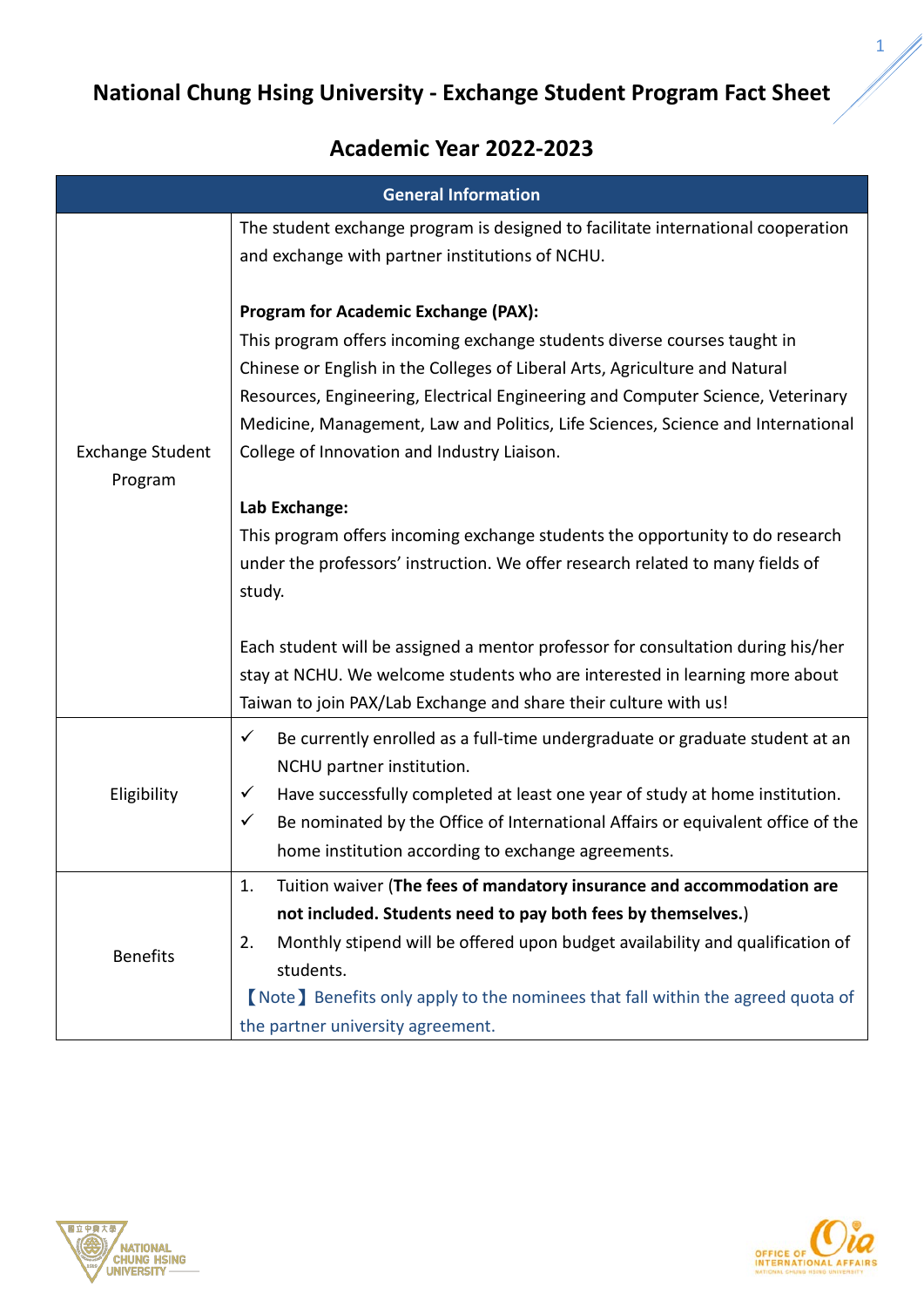|                              | <b>Application</b>                                                                      |  |  |
|------------------------------|-----------------------------------------------------------------------------------------|--|--|
|                              |                                                                                         |  |  |
|                              | Student who apply fall semester (Sep. 2021 to Jan. 2022): April 2, 2022                 |  |  |
| <b>Nomination Deadline</b>   | Student who apply spring semester (Feb. to Jun., 2022): October 15, 2022                |  |  |
| *For Coordinator             | Applicant must have an official nomination from home institution to be eligible for     |  |  |
|                              | academic exchange program application at NCHU.                                          |  |  |
|                              | Student who apply fall semester (Sep., 2022 to Jan., 2023): April 6- April 20, 2022     |  |  |
|                              | Student who apply spring semester (Feb. to Jun., 2023): October 15 - October 31, 2022   |  |  |
| <b>Application Deadline</b>  | <b>Nominated Students:</b>                                                              |  |  |
| * For Student                | After confirming the nomination by partner institutions, we will provide online         |  |  |
|                              | application instruction to nominated students by April 8 and October 15 for Fall and    |  |  |
|                              | Spring semester, respectively. Please complete online application at Office of          |  |  |
|                              | International Affairs at NCHU by these deadlines.                                       |  |  |
|                              | Application form (Students would need to download the application form from<br>1.       |  |  |
|                              | their application accounts and finish the signatures.)                                  |  |  |
|                              | Official certificate of student status (must be Chinese or English copy)<br>2.          |  |  |
|                              | 3.<br>Official academic transcripts (must be Chinese or English copy)                   |  |  |
|                              | Two letters of recommendation<br>4.                                                     |  |  |
| <b>Required Documents</b>    | Plan of study (written in Chinese or English)<br>5.                                     |  |  |
|                              | Biography (300 to 500 words, written in Chinese or English)<br>6.                       |  |  |
|                              | 7.<br>Certificate of proficiency in Chinese/English (optional)                          |  |  |
|                              | Supplementary materials (optional)<br>8.                                                |  |  |
|                              | [Note] Please scan your documents; We do not accept blurred documents.                  |  |  |
|                              | Step 1: Go through the nomination process of the home institution. Partner institution  |  |  |
|                              | needs to fill out online nomination form before deadline.                               |  |  |
|                              | Step 2: Nominated students must upload all required documents to application website    |  |  |
|                              | before deadline.                                                                        |  |  |
| <b>Application Procedure</b> | Step 3: Application will be reviewed, and final decision will be made by the University |  |  |
|                              | Review Committee. Results will be announced by the end of June and mid-                 |  |  |
|                              | December for Fall and Spring semester, respectively.                                    |  |  |
|                              | Step 4: Official admission package will be sent to program coordinator of partner       |  |  |
|                              | institutions.                                                                           |  |  |
|                              | Step 5: Admitted students need to confirm admission and provide arrival information     |  |  |
|                              | online if admission is accepted.                                                        |  |  |
| Contact                      | Ms. Christina Cheng (Northeast Asia, Europe and Africa)                                 |  |  |
| Information                  | yccheng@nchu.edu.tw                                                                     |  |  |
|                              | Ms. Rei Chu (Asia and Oceania)                                                          |  |  |
|                              | rei12345@dragon.nchu.edu.tw                                                             |  |  |
|                              | Ms. Tina Hsu (America and Mainland China)                                               |  |  |
|                              | tinahsu@dragon.nchu.edu.tw                                                              |  |  |
|                              |                                                                                         |  |  |



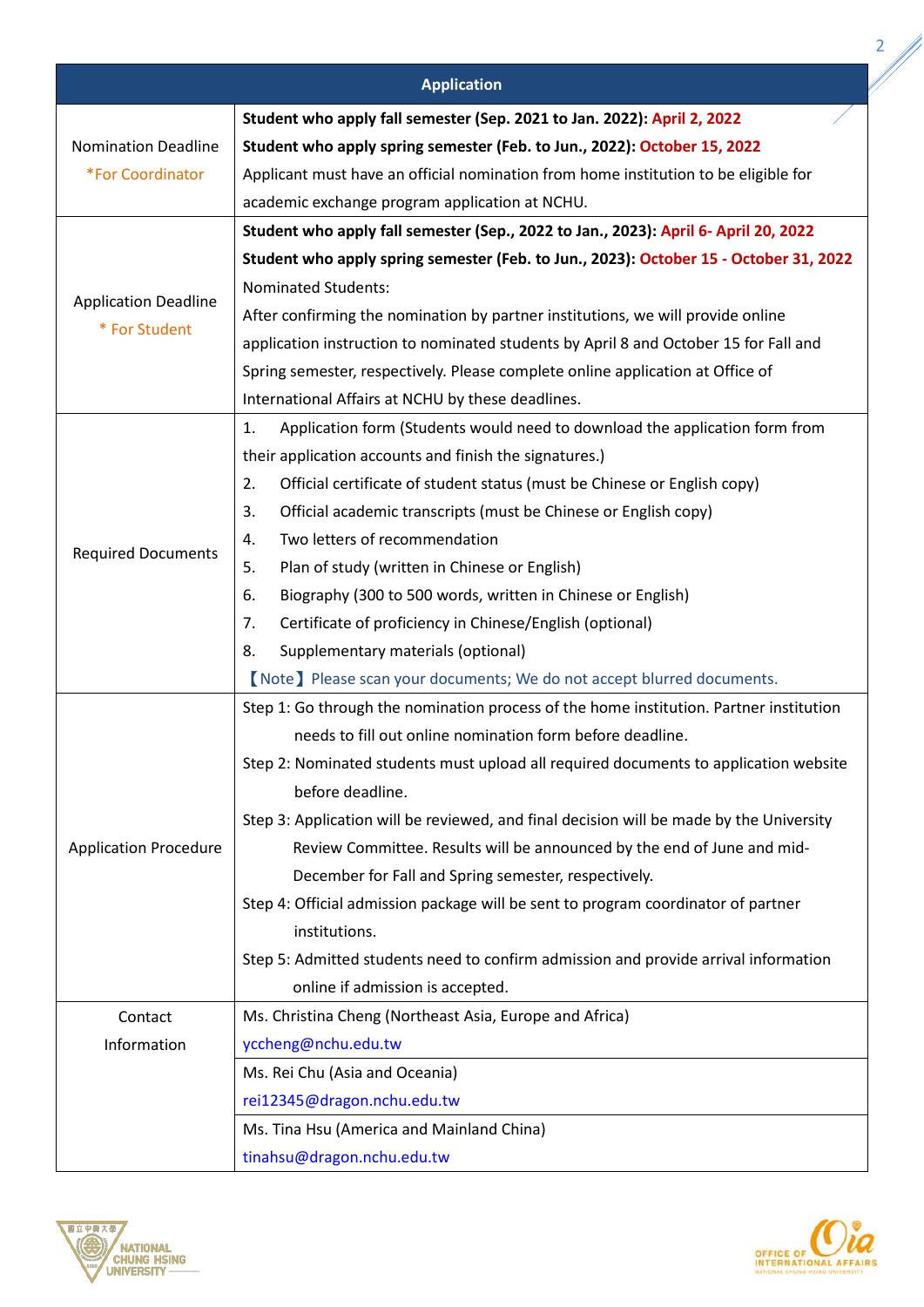|                            |                                                                                                                                                                              | <b>Academic Information</b>                                                   |  |  |  |
|----------------------------|------------------------------------------------------------------------------------------------------------------------------------------------------------------------------|-------------------------------------------------------------------------------|--|--|--|
| Semesters at NCHU          |                                                                                                                                                                              | Fall semester (Sep. 2022 - Jan. 2023)                                         |  |  |  |
|                            |                                                                                                                                                                              | Spring semester (Feb. 2023 - Jun. 2023)                                       |  |  |  |
|                            | NCHU offers courses taught in Chinese in the fields of Liberal Arts, Agriculture and                                                                                         |                                                                               |  |  |  |
|                            | Natural Resources, Engineering, Electrical Engineering and Computer Science, Veterinary                                                                                      |                                                                               |  |  |  |
| Areas of Study             | Medicine, Management, Law and Politics, Life Sciences, and Science. We also offer                                                                                            |                                                                               |  |  |  |
|                            | courses taught in English divided into the fields of Humanities and Social Science, Science                                                                                  |                                                                               |  |  |  |
|                            | and Engineering, Agricultural and Biological Sciences, Language and Management.                                                                                              |                                                                               |  |  |  |
|                            | Please check courses at Division of Curriculum.                                                                                                                              |                                                                               |  |  |  |
| <b>Course Selection</b>    | For questions about the course query system, please contact                                                                                                                  |                                                                               |  |  |  |
|                            | course@dragon.nchu.edu.tw (Division of Curriculum, Office of Academic Affairs).<br>For more information, such as a detailed description about courses in a particular field, |                                                                               |  |  |  |
|                            |                                                                                                                                                                              | please contact the respective department directly.                            |  |  |  |
|                            | 1 credit at NCHU = 1 hour*18 weeks                                                                                                                                           |                                                                               |  |  |  |
|                            |                                                                                                                                                                              | 1 credit≒2ECTS                                                                |  |  |  |
|                            | <b>PAX</b> students are required to register for at least two courses with 1 course in hosting                                                                               |                                                                               |  |  |  |
| <b>Course Registration</b> | department/institute. The students may also choose courses available in the hosting                                                                                          |                                                                               |  |  |  |
|                            | college to meet this requirement. If students wish to take courses taught in Chinese, they                                                                                   |                                                                               |  |  |  |
|                            |                                                                                                                                                                              | must show Chinese proficiency and/or get approval from the course instructor. |  |  |  |
|                            | 1 <sup>st</sup> Semester (Fall)                                                                                                                                              |                                                                               |  |  |  |
|                            | September                                                                                                                                                                    | <b>School Begins</b>                                                          |  |  |  |
|                            |                                                                                                                                                                              | November   University Anniversary / Midterm Exams                             |  |  |  |
|                            | January                                                                                                                                                                      | Final Exams / Winter Vacation Begins                                          |  |  |  |
| Academic Schedule          | 2 <sup>nd</sup> Semester (Spring)                                                                                                                                            |                                                                               |  |  |  |
|                            | February                                                                                                                                                                     | Chinese New Year / School begins                                              |  |  |  |
|                            | April                                                                                                                                                                        | Midterm Exams                                                                 |  |  |  |
|                            | June                                                                                                                                                                         | Final Exams / Summer Vacation Begins                                          |  |  |  |
|                            |                                                                                                                                                                              | * Please refer to the website of OIA for the updated academic schedule. *     |  |  |  |
| Lab exchange               | NCHU offers labs in many fields of study. For more information, please visit our website<br>to see the 2022-23 Lab Exchange List.                                            |                                                                               |  |  |  |
|                            | 1. Credited Chinese Language Course: Practical Chinese I.II.III (The courses will be                                                                                         |                                                                               |  |  |  |
| Chinese Language<br>Course | different depends on different semester.)                                                                                                                                    |                                                                               |  |  |  |
|                            | 2. Non-Credit Chinese Language Courses: Fee-Paying Chinese Course (Please refer to                                                                                           |                                                                               |  |  |  |
|                            | Language Center's Information: https://cp.nchu.edu.tw/en/)                                                                                                                   |                                                                               |  |  |  |